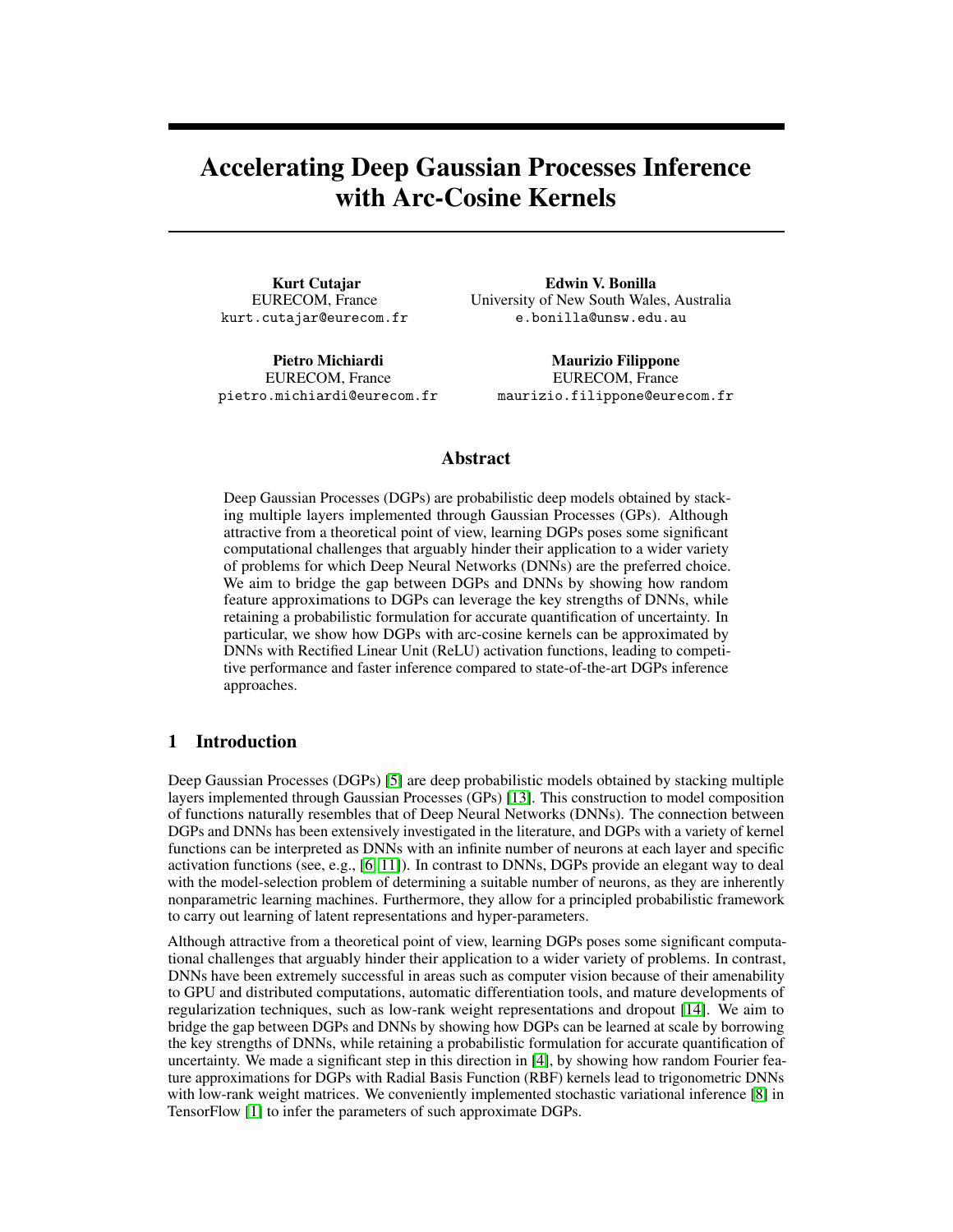In this paper, we aim to take this idea one step further by showing how DGPs with arc-cosine kernels can be approximated by DNNs with Rectified Linear Unit (ReLU) activations. Such activation functions are much cheaper to evaluate and differentiate than the trigonometric functions used in the approximation of DGPs with RBF kernels, leading to faster DGP inference. We experimentally validate this acceleration effect, while showing that the proposed approximation leads to competitive performance compared with the approximation using trigonometric activations.

### 2 Random features for Deep Gaussian Processes with Arc-cosine Kernels

Let  $X = [\mathbf{x}_1, \dots, \mathbf{x}_n]^\top$  be a set of input vectors associated with a set of labels  $Y = [\mathbf{y}_1, \dots, \mathbf{y}_n]^\top$ , where  $x_i \in R^{D_{\text{in}}}$  and  $y_i \in R^{D_{\text{out}}}$ . Let  $F^{(0)} := X$  and consider a DGP where we define  $F^{(l)}$ as the multivariate latent representation at layer l, which is a collection of zero-mean GPs with covariance  $k(\cdot, \cdot; \theta)$ . Each layer of DGPs can be approximated based on a finite set of basis functions  $F^{(l+1)} = \Phi^{(l)} W^{(l)}$ , leading to a DNN representation of DGPs [\[4\]](#page-2-1). The set of basis functions  $\Phi^{(l)}$ and the distribution of  $W^{(l)}$  depend on the choice of the kernel (covariance) function. For example, in the RBF case, Bochner's theorem suggests an expansion using trigonometric functions as basis functions [\[12\]](#page-3-5) and  $W_{ij}^{(l)} \sim \mathcal{N}(0, 1)$ .

In [\[4\]](#page-2-1), we explored the random feature approximation of RBF kernels using trigonometric functions. Here we propose arc-cosine kernels to accelerate learning of DGPs with the random features flavor. The arc-cosine kernel of order  $p$  is defined as:

<span id="page-1-0"></span>
$$
k_{\text{arc}}^{(p)}(\mathbf{x}, \mathbf{x}') = \frac{1}{\pi} ||\mathbf{x}||^p ||\mathbf{x}'||^p J_p\left(\cos^{-1}\left(\frac{\mathbf{x}^\top \mathbf{x}'}{||\mathbf{x}|| ||\mathbf{x}'||}\right)\right) \quad \text{with} \tag{1}
$$

$$
J_p(\alpha) = (-1)^p (\sin \alpha)^{2p+1} \left( \frac{1}{\sin \alpha} \frac{\partial}{\partial \alpha} \right)^p \left( \frac{\pi - \alpha}{\sin \alpha} \right).
$$
 (2)

Let  $\Theta(\cdot)$  be the Heaviside function. Following [\[3\]](#page-2-3), an integral representation of this kernel is:

$$
k_{\text{arc}}^{(p)}(\mathbf{x}, \mathbf{x}') = 2 \int \Theta(\boldsymbol{\omega}^{\top} \mathbf{x}) (\boldsymbol{\omega}^{\top} \mathbf{x})^{p} \Theta(\boldsymbol{\omega}^{\top} \mathbf{x}') (\boldsymbol{\omega}^{\top} \mathbf{x}')^{p} \mathcal{N}(\boldsymbol{\omega}|0, I) d\boldsymbol{\omega}
$$
(3)

This integral formulation immediately suggests a random feature approximation for equation [\(1\)](#page-1-0), noticing that the kernel can be seen as an expectation of the product of the same function applied to the inputs to the kernel. We can extend this by scaling the kernel with a  $\sigma^2$  parameter, and features through  $\Lambda = \text{diag}(l_1^2, \dots, l_d^2)$  for automatic relevance determination [\[9\]](#page-3-6). In the case  $p = 1$ , the application of the random feature approximation of DGPs with arc-cosine kernels leads to DNNs with ReLU activations:

$$
\Phi_{\text{arc}}^{(l)} = \sqrt{\frac{2(\sigma^2)^{(l)}}{N_{\text{RFF}}^{(l)}}} \max\left(0, F^{(l)} \Omega^{(l)}\right), \quad \text{with} \quad \Omega_{\cdot j}^{(l)} \sim \mathcal{N}\left(\mathbf{0}, \left(\Lambda^{(l)}\right)^{-1}\right), \tag{4}
$$

which are cheaper to evaluate and differentiate compared to trigonometric functions in the RBF case. Similarly to [\[4\]](#page-2-1), we learn an approximate posterior over all weight matrices  $\Omega^{(l)}$  and  $W^{(l)}$  and optimize kernel parameters  $(\sigma^2)^{(l)}$  and  $\Lambda^{(l)}$  using stochastic variational inference.

### 3 Results

We follow the same experimental setup of [\[4\]](#page-2-1), where we evaluate the performance of DGP approaches on regression and classification tasks. We compare the approximate DGP with arc-cosine kernel (DGP-ARC) with the approximate DGP with RBF kernel (DGP-RBF) [\[4\]](#page-2-1), and the recently proposed DGP model approximated using expectation propagation (DGP-EP) [\[2\]](#page-2-4). All models exploit minibatch-based stochastic gradient optimization. To ensure fairness in the comparison, we use the same configurations across all models, namely one three-dimensional hidden layer, number of inducing points/number of random features equal to 100 and same mini-batch size. An exception is made for the MNIST case, where greater dimensionality and more inducing points/random features are required (see [\[4\]](#page-2-1)). We evaluate the error rate and mean negative log-likelihood (MNLL) on withheld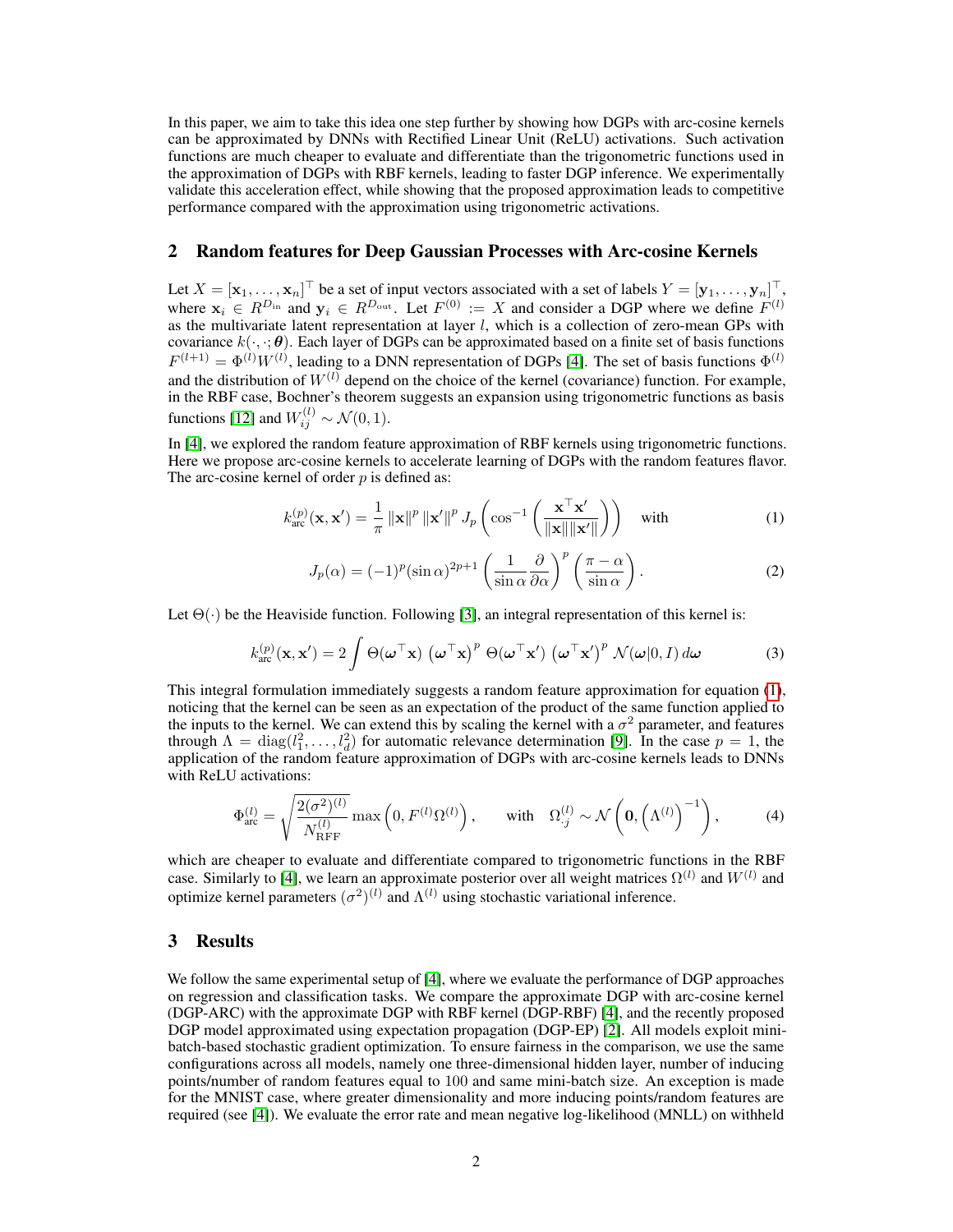

<span id="page-2-5"></span>Figure 1: Progression of RMSE and MNLL on test data over time for competing DGP models. Dashed line indicates the accuracy obtained by the sparse variational GP [\[7\]](#page-3-7) implemented in GPflow [\[10\]](#page-3-8).

test data, and the results are averaged over 3 folds, except for the MNIST dataset where we used the usual split between training and test set.

Figure [1](#page-2-5) shows that, across all datasets, DGP-ARC outperforms other approaches in terms of convergence speed, while leading to error values which are comparable to those obtained using DGP-RBF (or considerably better in the case of the EEG dataset). While not illustrated in the figures, we also assessed the performance of the arc-cosine kernel with degree two, but this case performed poorly compared to the arc-cosine kernel of degree one. Finally, we note that for the the arc-cosine kernel with degree zero, the activation functions are Heaviside functions that are unsuitable for our inference scheme given that they yield systematically zero gradients.

Summarizing, we regard these results as a further step in the direction of bridging the gap between DGPs and DNNs, hoping that this will foster a wider adoption of DGPs in applications.

#### Acknowledgements

MF gratefully acknowledges support from the AXA Research Fund.

#### References

- <span id="page-2-2"></span>[1] M. Abadi, A. Agarwal, P. Barham, et al. TensorFlow: Large-scale machine learning on heterogeneous systems, 2015.
- <span id="page-2-4"></span>[2] T. D. Bui, D. Hernández-Lobato, J. M. Hernández-Lobato, Y. Li, and R. E. Turner. Deep Gaussian Processes for Regression using Approximate Expectation Propagation. In M. Balcan and K. Q. Weinberger, editors, *Proceedings of the 33nd International Conference on Machine Learning, ICML 2016, New York City, NY, USA, June 19-24, 2016*, volume 48 of *JMLR Workshop and Conference Proceedings*, pages 1472–1481. JMLR.org, 2016.
- <span id="page-2-3"></span>[3] Y. Cho and L. K. Saul. Kernel methods for deep learning. In Y. Bengio, D. Schuurmans, J. D. Lafferty, C. K. I. Williams, and A. Culotta, editors, *Advances in Neural Information Processing Systems 22: 23rd Annual Conference on Neural Information Processing Systems 2009. Proceedings of a meeting held 7-10 December 2009, Vancouver, British Columbia, Canada.*, pages 342–350. Curran Associates, Inc., 2009.
- <span id="page-2-1"></span>[4] K. Cutajar, E. V. Bonilla, P. Michiardi, and M. Filippone. Practical learning of deep Gaussian processes via random Fourier features, 2016. arXiv:1610.04386.
- <span id="page-2-0"></span>[5] A. C. Damianou and N. D. Lawrence. Deep Gaussian Processes. In *Proceedings of the Sixteenth International Conference on Artificial Intelligence and Statistics, AISTATS 2013, Scottsdale, AZ, USA, April 29 - May 1, 2013*, volume 31 of *JMLR Proceedings*, pages 207–215. JMLR.org, 2013.